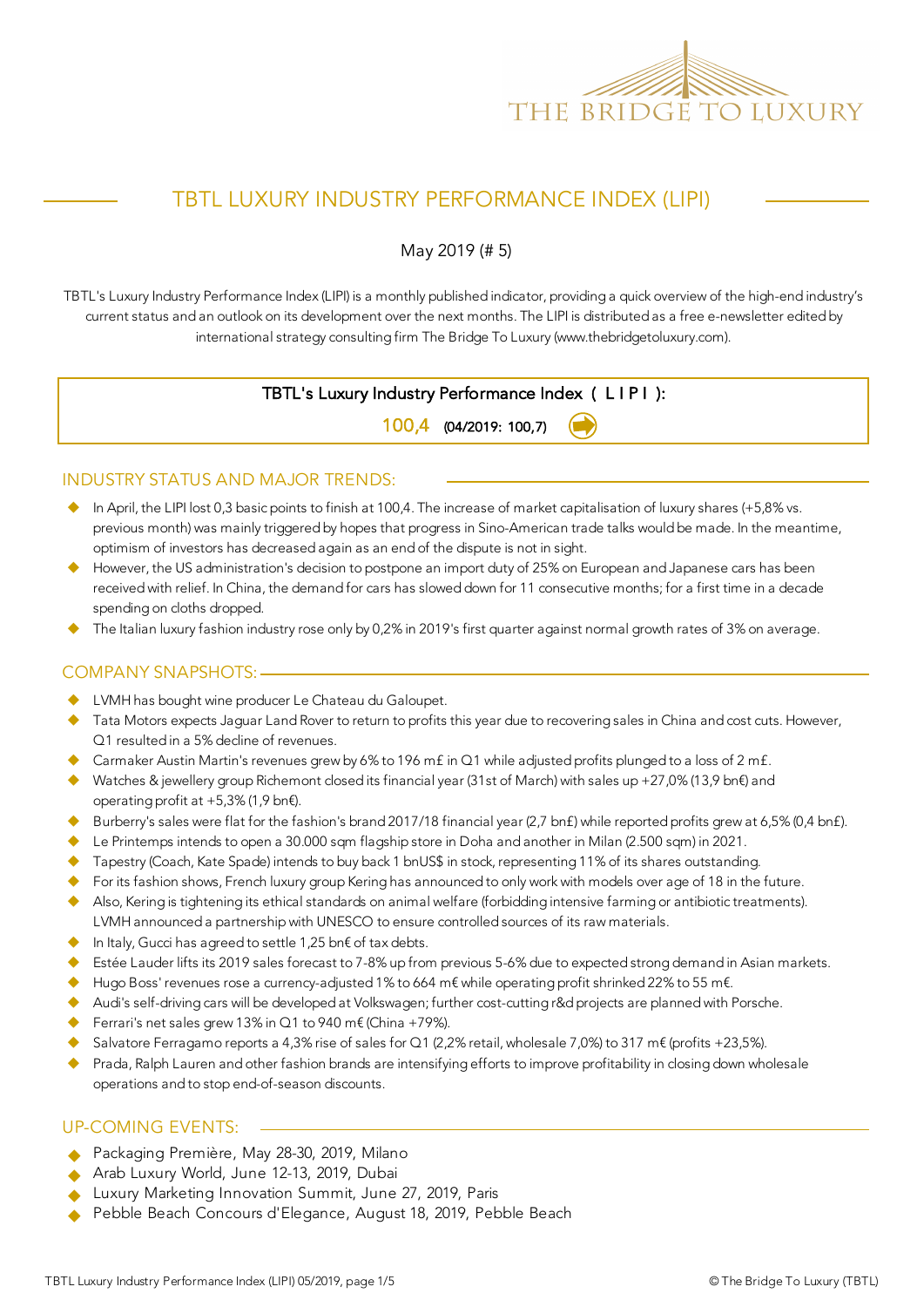

# TBTL LUXURY INDUSTRY PERFORMANCE INDEX (05/2019)

(A) Development share prices in the luxury industry (in %)

| Company                   | <b>MoM</b> | YoY      | $5Y$ -o- $5Y$ | CAGR 5Y  | Category             |
|---------------------------|------------|----------|---------------|----------|----------------------|
| Hermès                    | 6,6%       | 18,0%    | 147,8%        | 19,9%    | Luxury group         |
| Kering                    | 3,1%       | 18,2%    | 255,7%        | 28,9%    | Luxury group         |
| <b>LVMH</b>               | 6,5%       | 20,7%    | 173,2%        | 22,3%    | Luxury group         |
| Chow Tai Fook             | 5,7%       | $-14,4%$ | $-7,0%$       | $-1,4%$  | Watches & Jewelry    |
| Citychamp                 | 6,7%       | 3,6%     | 83,2%         | 12,9%    | Watches & Jewelry    |
| Hengdeli                  | 5,1%       | 13,9%    | $-57,3%$      | $-15,6%$ | Watches & Jewelry    |
| Lao Feng Xiang            | 1,2%       | 22,3%    | 96,0%         | 14,4%    | Watches & Jewelry    |
| Movado                    | $-2,0%$    | $-9,6%$  | $-9,2%$       | $-1,9%$  | Watches & Jewelry    |
| Richemont                 | 2,7%       | $-21,2%$ | $-16,6%$      | $-3,6%$  | Watches & Jewelry    |
| Swatch Group              | 9,2%       | $-35,0%$ | $-44,9%$      | $-11,2%$ | Watches & Jewelry    |
| Tiffany                   | 2,2%       | 4,9%     | 23,2%         | 4,3%     | Watches & Jewelry    |
| Hugo Boss                 | 2,1%       | $-20,1%$ | $-37,8%$      | $-9,1%$  | Fashion              |
| Burberry                  | 3,2%       | 10,6%    | 35,8%         | 6,3%     | Fashion              |
| <b>Brunello Cucinelli</b> | 5,6%       | 17,2%    | 56,3%         | 9,3%     | Fashion              |
| Ferragamo                 | 5,5%       | $-17,7%$ | $-11,5%$      | $-2,4%$  | Fashion              |
| Capri (Michael Kors)      | $-3,7%$    | $-35,6%$ | $-51,7%$      | $-13,5%$ | Fashion              |
| Ralph Lauren              | 1,5%       | 19,8%    | $-13,1%$      | $-2,8%$  | Fashion              |
| Moncler                   | 1,8%       | $-2,3%$  | 188,6%        | 23,6%    | Fashion              |
| Mulberry                  | $-1,7%$    | $-60,1%$ | $-60,1%$      | $-16,8%$ | Fashion              |
| Prada                     | $-5,1%$    | $-44,2%$ | $-64,2%$      | $-18,6%$ | Fashion              |
| Tapestry (Coach)          | $-0,7%$    | $-40,0%$ | $-27,7%$      | $-6,3%$  | Fashion              |
| Tod's                     | 6,1%       | $-31,5%$ | $-56,6%$      | $-15,4%$ | Fashion              |
| Estée Lauder              | 3,8%       | 16,0%    | 136,8%        | 18,8%    | Skin care            |
| Shiseido                  | 9,2%       | 22,6%    | 378,0%        | 36,7%    | Skin care            |
| <b>BMW</b>                | 10,4%      | $-17,9%$ | $-15,8%$      | $-3,4%$  | Cars                 |
| Ferrari                   | 1,0%       | 18,3%    | $ -$          | $ -$     | Cars                 |
| Porsche                   | 10,5%      | $-12,7%$ | $-22,1%$      | $-4,9%$  | Cars                 |
| Marriott                  | 9,1%       | $-0,2%$  | 135,5%        | 18,7%    | Travel               |
| Norweg. Cruises           | 2,6%       | 5,5%     | 72,1%         | 11,5%    | Travel               |
| Luxottica                 | 11,4%      | $-4,0%$  | 40,7%         | 7,1%     | Eyewear              |
| Safilo                    | 33,0%      | $-63,4%$ | $-90,7%$      | $-37,8%$ | Eyewear              |
| Sotheby's                 | 11,7%      | $-20,1%$ | 0,3%          | 0,1%     | Auctions             |
| S&P Global Luxury Ind.    | 2,8%       | $-1,6%$  | 20,0%         | 3,7%     | Index (80 companies) |

Sources: Reuters (monthly average), S&P

# TBTL LUXURY INDUSTRY PERFORMANCE INDEX (05/2019)

## (B) Development selective industry indexes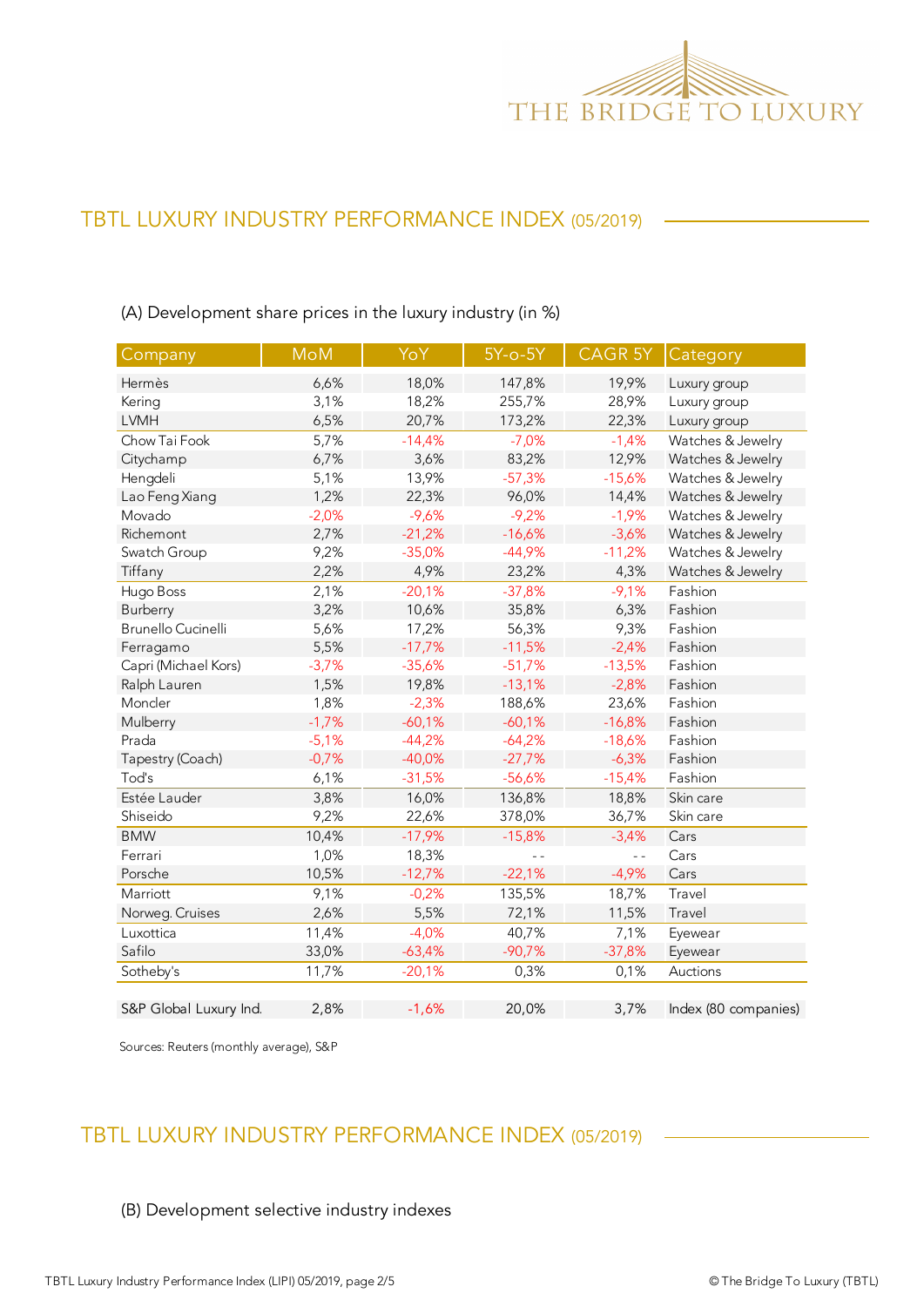

#### (B1) Luxury cars: Quarterly growth rates (units sold in %) Q1 2019

| Company            | roll. $4Qs$ | $5Y$ -o- $5Y$ | <b>CAGR 5Y</b> |
|--------------------|-------------|---------------|----------------|
| Mercedes-Benz Cars | $-2,3%$     | 30,7%         | 5,5%           |
| <b>BMW</b>         | 1,2%        | 15,9%         | 3,0%           |
| Rolls-Royce        | 31,1%       | 14,2%         | 2,7%           |
| Audi               | $-6.4%$     | 1,7%          | 0,3%           |
| Bentley            | $-3.1%$     | $-0.9%$       | $-0,2%$        |
| Lamborghini        | 67,5%       | 129,4%        | 18,1%          |
| Porsche            | $-0,7%$     | 22,8%         | 4,2%           |
| Bugatti            | $-8,1%$     | 68,1%         | 10,9%          |
| Ferrari            | 8,6%        | 28,6%         | 5,2%           |
| A                  | $-2.4%$     | 16,3%         | 3,1%           |

Source: company reports and press releases

#### (B2) Swiss watch exports growth rates (value in %)

| <b>Price Category</b>           | roll. 12 M | $5Y$ -o- $5Y$ | <b>CAGR 5Y</b> |
|---------------------------------|------------|---------------|----------------|
| Export value 0-200 CHF/unit     | $-7,6%$    | $-29.0\%$     | $-6.6\%$       |
| Export value 201-500 CHF/unit   | $-5.6\%$   | $-17,6%$      | $-3,8%$        |
| Export value 501-3.000 CHF/unit | 2.4%       | 3.6%          | 0,7%           |
| Export value > 3.000 CHF/unit   | 7.6%       | $-3.7%$       | $-0.8%$        |
| A                               | 4.7%       | -4.8%         | $-1.2\%$       |

Source: Swiss Watch Federation

#### (B3) Current production of superyachts

| number of superyachts |  | Οl |
|-----------------------|--|----|

Source: Global Order Book, 2019, Boat International Media

#### (B4) Precious metals and diamonds (growth in %)

| Metal    | MoM     |          | 5 Years  | <b>CAGR 5Y</b> |
|----------|---------|----------|----------|----------------|
| Gold     | $-0.5%$ | $-2.9\%$ | $-6.2\%$ | $-1,3%$        |
| Silver   | $-0.9%$ | $-9.2%$  | $-27.2%$ | $-6,1%$        |
| Diamonds | 0.4%    | 0,3%     | $-7.7\%$ | $-1,6%$        |

Sources: Macrotrends (monthly quotes); IDEX

# TBTL LUXURY INDUSTRY PERFORMANCE INDEX (05/2019)

#### (B5) Fine wines

|            |                  |              | Z-O-∑ |      |
|------------|------------------|--------------|-------|------|
| Fine wines | $\sim$<br>J,U /0 | OQ<br>U,Y 70 | 29,6% | 5,3% |

Source: Li-ex 500 wine index (per previous month)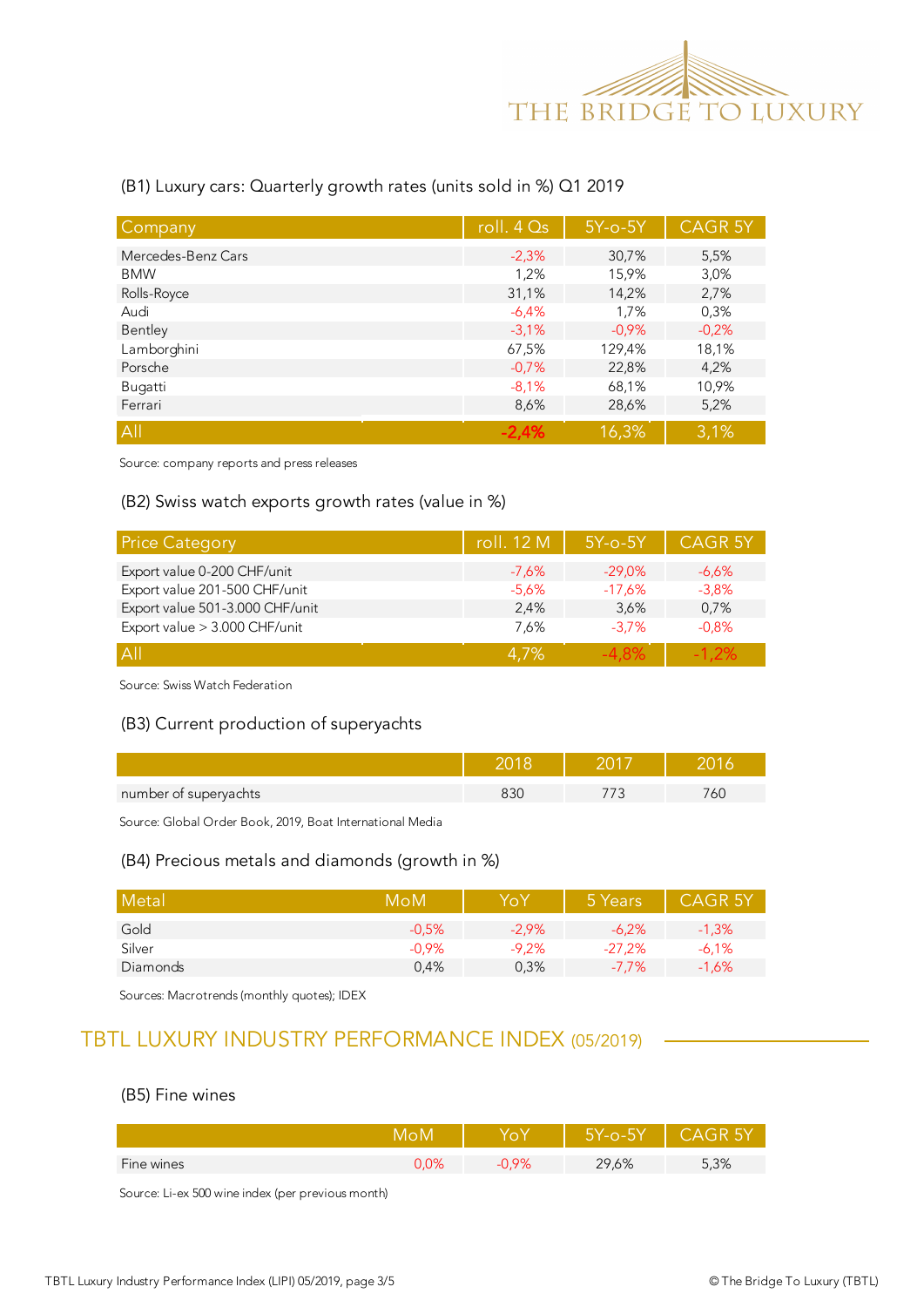

| Country                                                              | 2016    | 2017 | 2018 | 2019E | 2024E |
|----------------------------------------------------------------------|---------|------|------|-------|-------|
| <b>USA</b>                                                           | 1,7%    | 2,4% | 2,2% | 1,8%  | 1,6%  |
| $\bullet$<br><b>Brazil</b>                                           | $-3,3%$ | 1,1% | 1,1% | 2,1%  | 2,2%  |
| $\bullet$<br>Japan                                                   | 0,6%    | 1,9% | 0,8% | 1,0%  | 0,5%  |
| China                                                                | 6,7%    | 6,9% | 6,6% | 6,3%  | 5,5%  |
| $\mathcal{L}_{\mathcal{R}}^{\mathcal{S}_{\mathcal{R}}}$<br>Hong Kong | 2,2%    | 3,8% | 3,0% | 2,7%  | 3,0%  |
| $\bullet$<br>India                                                   | 8,2%    | 7,2% | 7,1% | 7,3%  | 7,7%  |
| Е<br><b>UAE</b>                                                      | 3,0%    | 0,8% | 1,7% | 2,8%  | 2,7%  |
| Russia                                                               | 0,3%    | 1,6% | 2,3% | 1,6%  | 1,6%  |
| France                                                               | 1,2%    | 2,2% | 1,5% | 1,3%  | 1,5%  |
| Germany                                                              | 2,2%    | 2,5% | 1,5% | 0,8%  | 1,2%  |
| Italy                                                                | 1,1%    | 1,6% | 0,9% | 0,1%  | 0,6%  |
| Spain<br>$\langle \hat{\mathbf{x}} \rangle$ .                        | 3,2%    | 3,0% | 2,1% | 2,2%  | 1,6%  |
| $\div$<br>Switzerland                                                | 1,6%    | 1,7% | 2,5% | 1,1%  | 1,6%  |
| $\frac{N}{N}$<br>Great Britain                                       | 1,8%    | 1,8% | 1,4% | 1,2%  | 1,6%  |
| World<br>₩                                                           | 3,4%    | 3,8% | 3,6% | 3,3%  | 3,7%  |

#### (C) GDP annual growth rate (in %)

Source: IMF, 04.2019

#### (D) Currencies exchange rates: the Euro's performance (change in %)

| Currency        |                      | 1 Month | 6 Months | 12 Months |
|-----------------|----------------------|---------|----------|-----------|
| US <sub>5</sub> | ▀                    | 0,0%    | $-1,4%$  | $-6.7%$   |
| <b>BRL</b>      | $\overline{\bullet}$ | 0,7%    | 4,3%     | 4,3%      |
| <b>CNY</b>      |                      | 0,4%    | $-4,3%$  | $-0,9%$   |
| HK\$            | $\frac{1}{2}$        | $-0,1%$ | $-1,3%$  | $-6,8%$   |
| <b>JPY</b>      |                      | 0.2%    | $-2,6%$  | $-5,2%$   |
| <b>INR</b>      | $\bullet$            | 0,5%    | $-6,2%$  | $-2.5%$   |
| <b>RUB</b>      |                      | $-1,2%$ | $-2,9%$  | $-4,7%$   |
| <b>CHF</b>      | ٠                    | 2,0%    | $-0.1%$  | $-4,5%$   |
| <b>GBP</b>      | NZ                   | 0,2%    | $-3,0%$  | $-2,3%$   |

Source: Oanda, per first of month

# TBTL LUXURY INDUSTRY PERFORMANCE INDEX (05/2019)

this monitor. TBTL appreciates any suggestion for additional performance indicators of the luxury industry to be incorporated into

#### ABOUT US

The Bridge To Luxury (TBTL) is an international strategy consultancy firm, focusing exclusively on high-end brands, products and services. TBTL and its global network support owners, management and investors on luxury related topics: market assessments and research, strategy and branding, product development, communications including social media, distribution and internationalization, organization and restructuring, business modelling and evaluation, m&a.

### CONTACT DETAILS